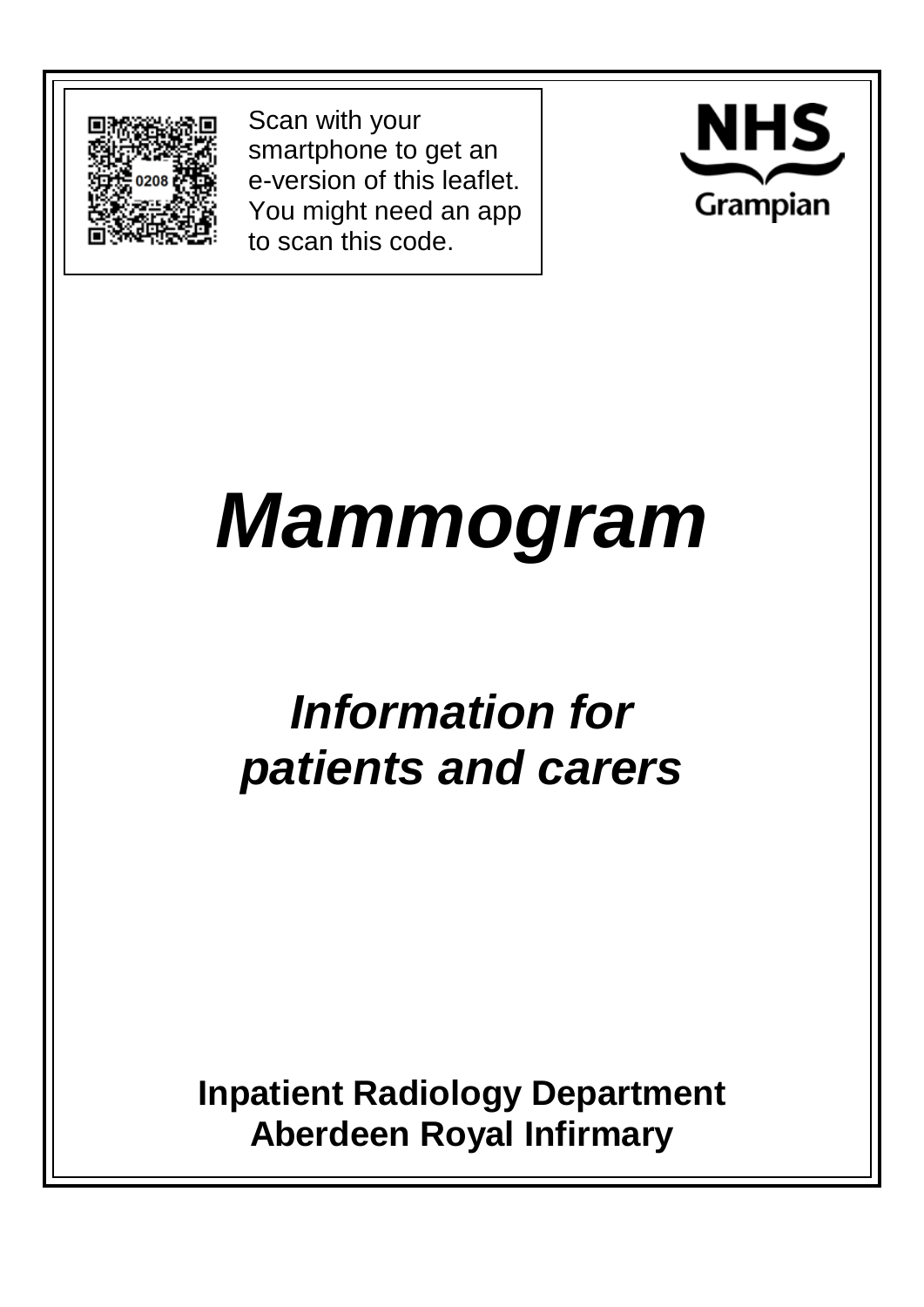This leaflet will provide you with some information about your visit.

#### **Important**

**If you may be or are pregnant, please contact the helpline (number on page 5) as soon as you receive this leaflet.** 

# *Your appointment*

If coming by car, please allow time to find a parking space to make sure you get to your appointment on time.

You can only enter the Foresterhill site or the patients' multi-storey (west of Foresterhill Road) by showing your appointment letter at the entrance barriers.

Please come to the **Inpatient Radiology Department**. The department is on Level 1 of the Yellow Zone in Aberdeen Royal Infirmary. When you arrive in the department, report to the reception desk.

Please bring your appointment letter to the department with you.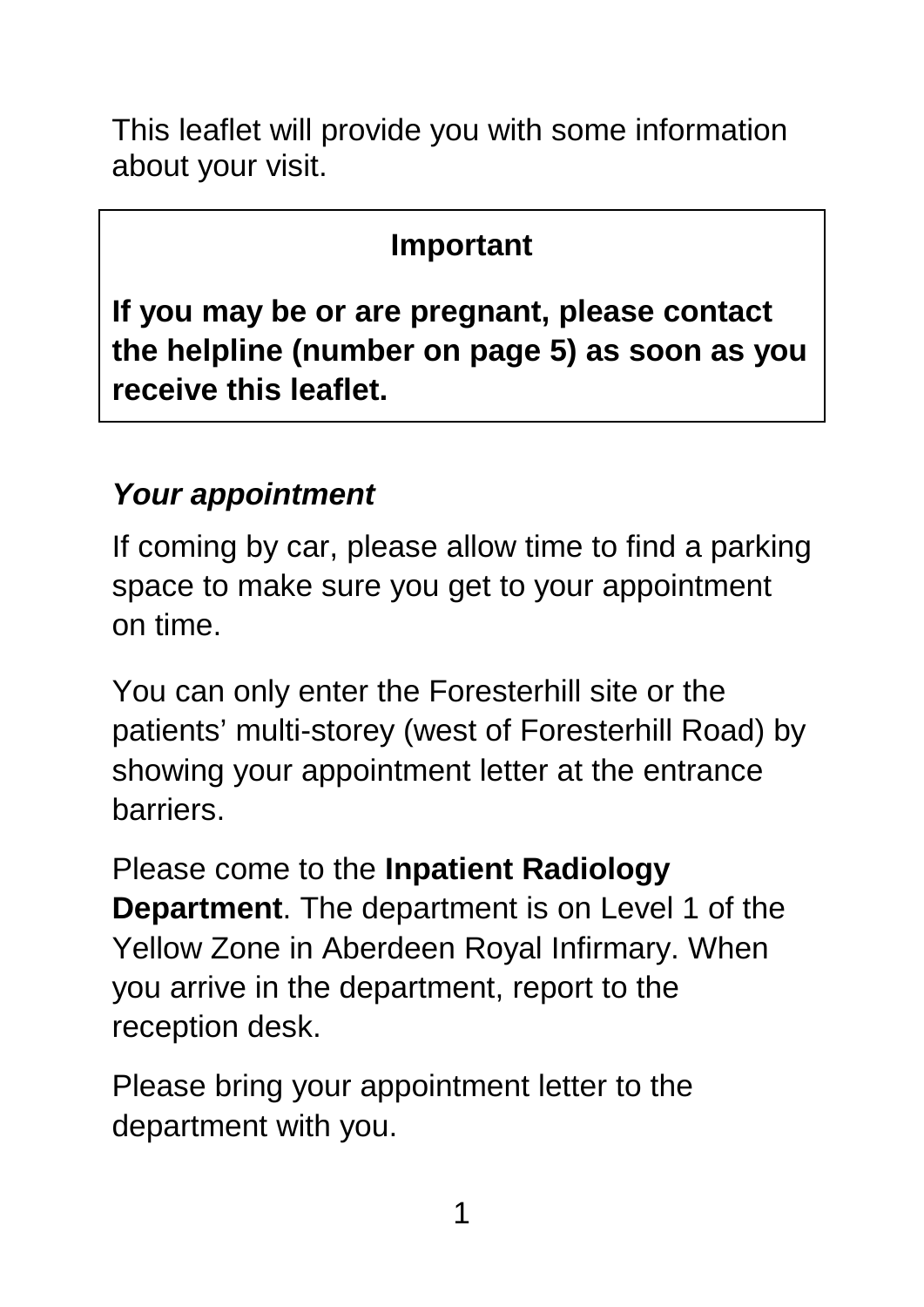Since this specialised equipment is also used to examine urgent cases, we may need to reschedule your examination. If this happens, one of our staff will ensure that you are informed of the length of any delay, and discuss alternative arrangements.

If you can't attend for your appointment please let us know as soon as possible. We can then offer your appointment to another patient. Please call (01224) 552868 to cancel your appointment and rearrange a more suitable time.

# *What is a mammogram?*

A mammogram is a special examination of your breast using X-rays. It can be uncomfortable and some patients may find it painful.

You are welcome to bring a friend or relative with you and there are waiting areas and refreshments available in the hospital. Please note that your friend/relative will not be able to go with you into the room where you have your examination.

# *Is any special preparation required?*

No preparation is necessary for this test.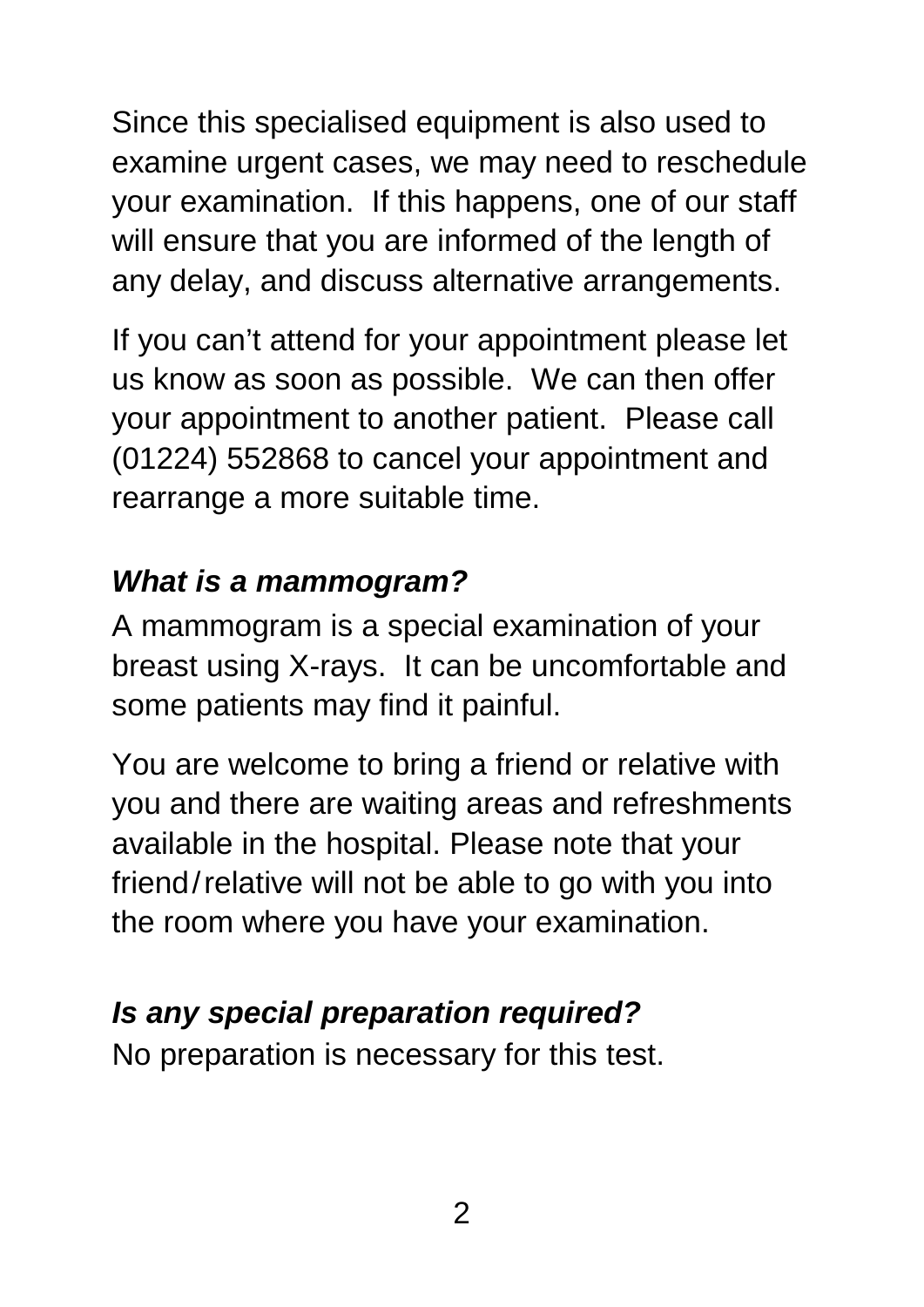### *Your examination*

You will be met by a radiographer who will carry out the test. The radiographer will explain the procedure to you. If you have any questions, please do not hesitate to ask.

The radiographer will show you into a cubicle and ask you to undress to the waist and put on a hospital gown. She will then place one of your breasts into the special X-ray machine which will compress your breast. This is necessary to obtain good quality pictures. This may be repeated with your other breast. The pictures will be checked for accuracy and after this you can get dressed.

# *How will I get the results?*

The results will be sent to your hospital doctor as soon as possible.

# *The use of X-rays*

The use of X-rays is strictly governed by UK legislation. Radiologists and radiographers must ensure that examinations are performed with the minimum X-rays necessary for that examination.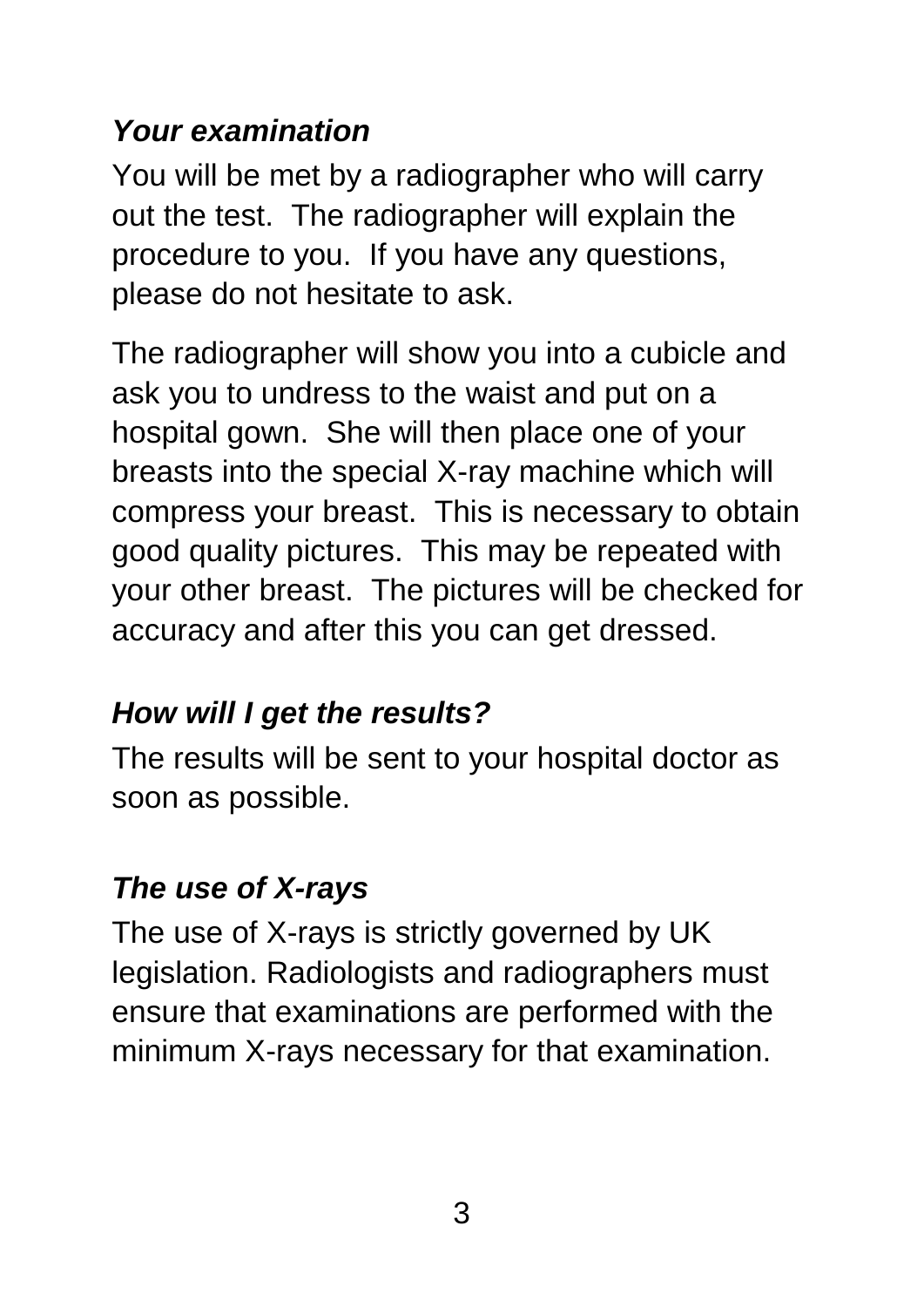### *Clinical teaching*

The Radiology Department takes part in teaching and research. You have the option to refuse to assist in these areas, but we hope you will co-operate if requested.

### *Confidentiality and use of patient information*

When you attend hospital, information about you is recorded in manual files and on computer. Some use may be made of this information for research, audit, teaching and management studies. All healthcare professionals have a duty to protect your privacy and confidentiality. No unauthorised personnel will have access to your records. We comply with the General Data Protection Regulation in storing and processing your information.

If you wish to find out more, or to access your records, please contact:

Information Governance Department of eHealth NHS Grampian Rosehill House Cornhill Road Aberdeen AB25 2ZG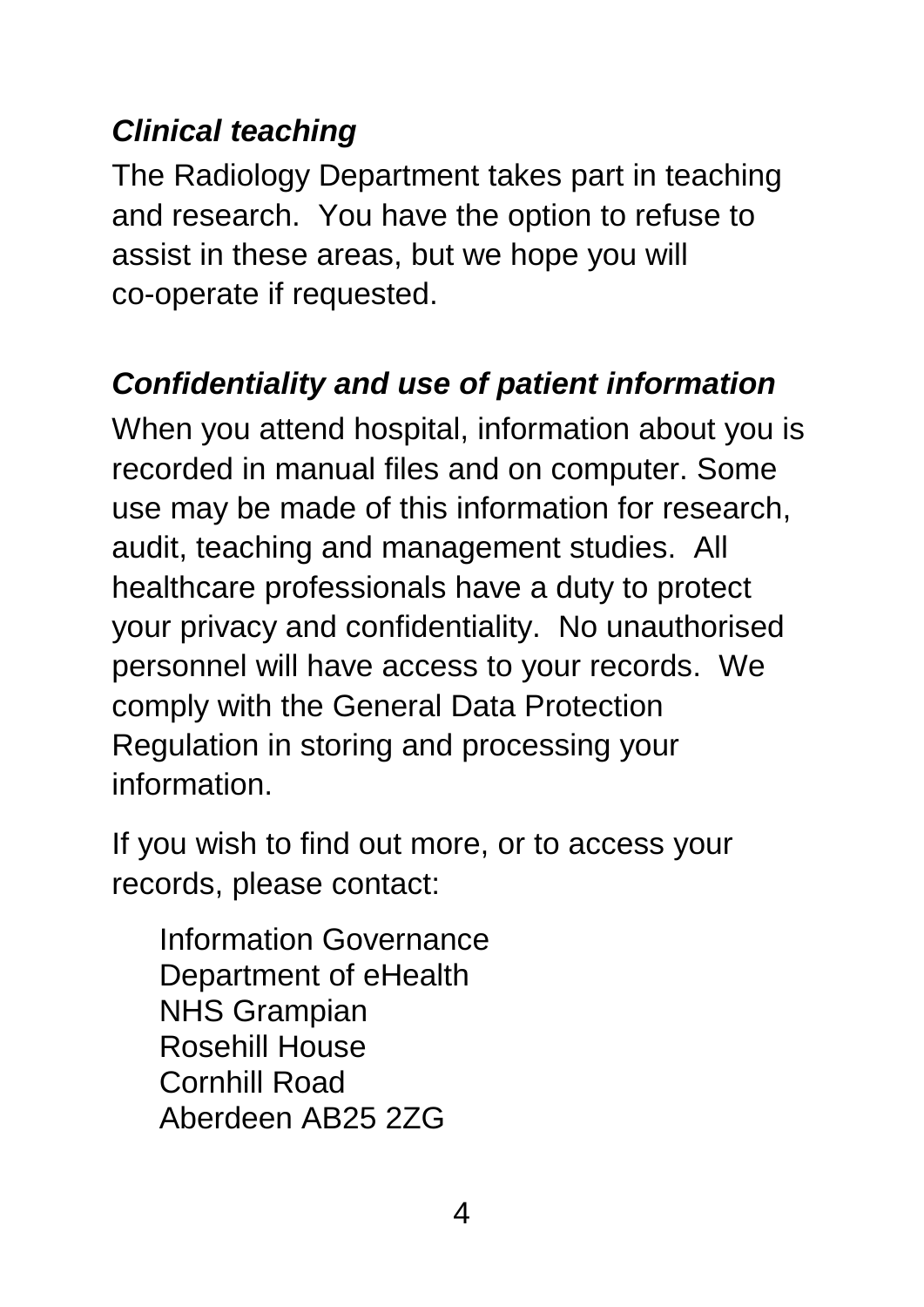### *Violence and aggression*

The safety of patients and staff is very important to NHS Grampian. Therefore, aggressive or violent behaviour will not be tolerated. NHS Grampian takes a serious view on this and will act accordingly.

#### *How you can help us*

We want to provide an efficient and effective service. You can help by giving us suggestions for improvement and telling us when you are dissatisfied with the service. Feedback forms are available at the reception desk.

# *Further information*

If you have any questions about your examination, you can call our helpline. One of our staff is available on the helpline from Monday to Friday between 9am and 4pm.

# **Helpline 01224 552868**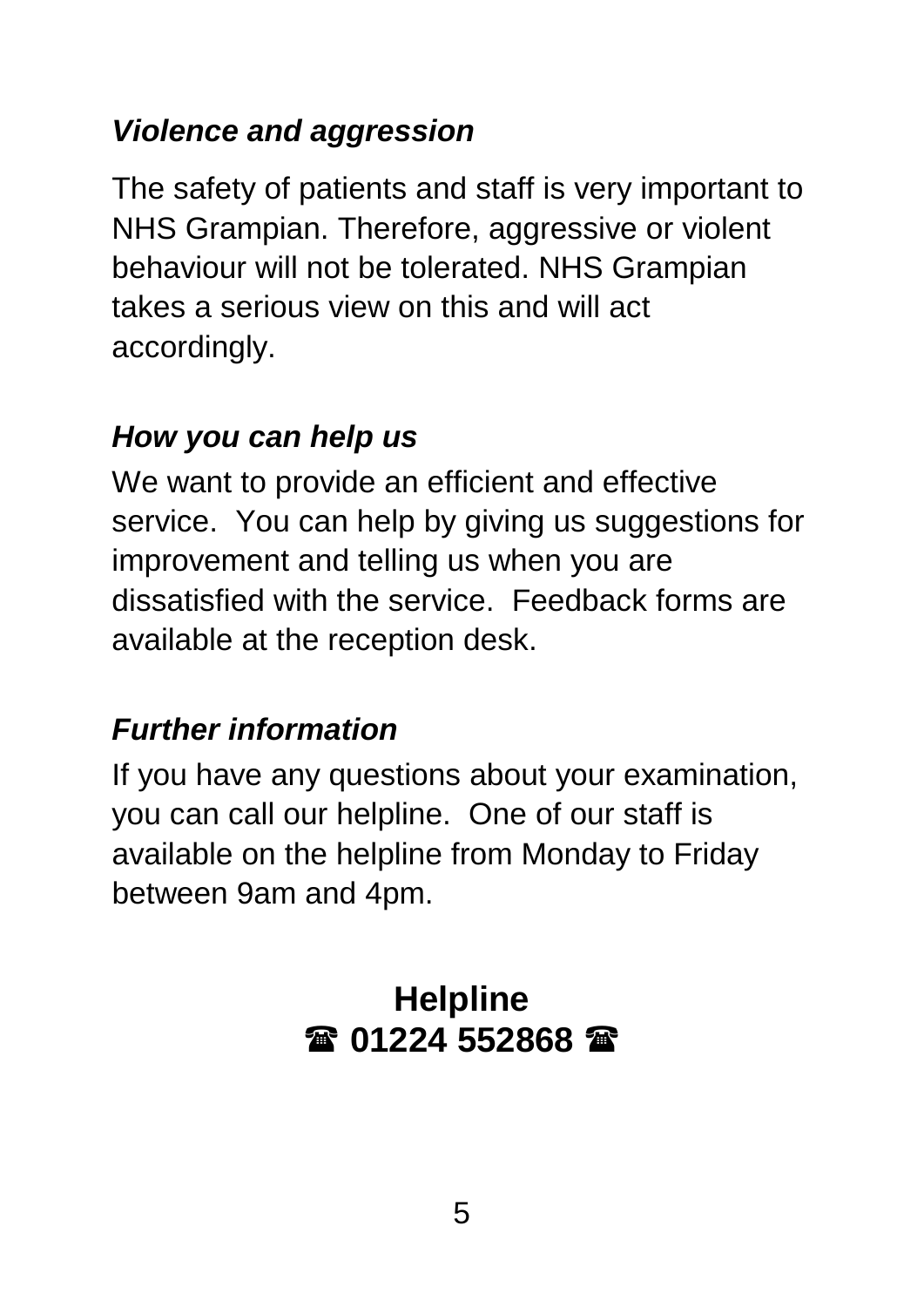**This leaflet is also available in large print.** 

**Other formats and languages can be supplied on request. For a copy please call Quality Development on 01224 554149. Ask for leaflet 0208.**

Feedback from the public helped us to develop this leaflet. If you have any comments on how we can improve it, please call 01224 554149 to let us know.